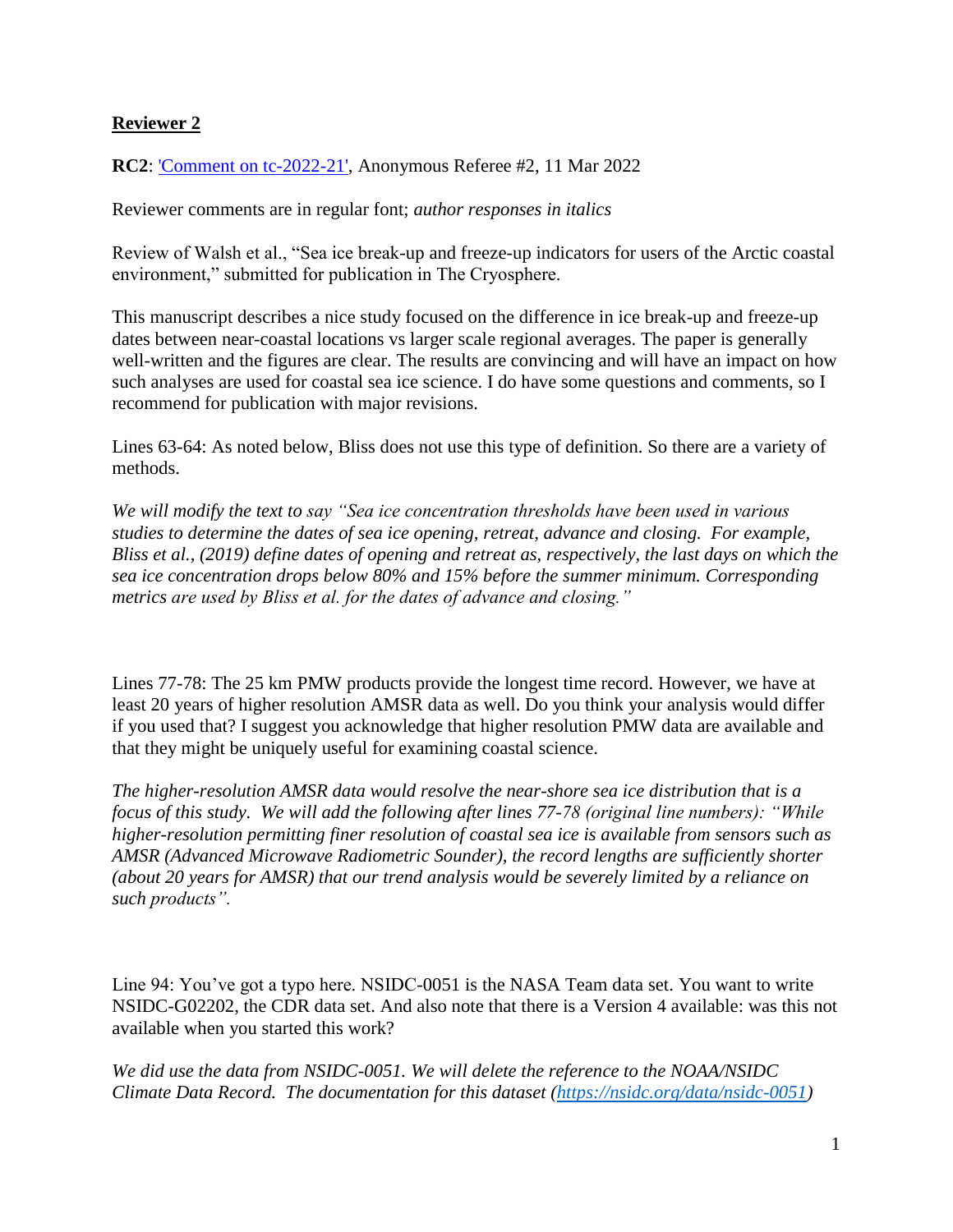*points to the use of the NASA Team algorithm. The analysis described here was initiated prior to the availability of Version 4 of NSIDC-G02202.*

Line 107: "Examples include…" I suggest you clearly write out all modifications from the previous algorithm, so your methods can be potentially reproduced by others.

*This comment is similar to one from Reviewer 1. In response, we will add a paragraph (following the previous Line 112) summarizing the changes in each indicator relative to the criteria used by Johnson and Eicken (2016). In brief, the following modifications were incorporated into the algorithms:*

*Break-up start:*

- *- minimum sic threshold created at 15% (vs. last day exceeding Jan-Feb mean minus 2σ)*
- *- undefined if average summer sic > 40% (vs. no such criterion in J&E)*
- *- undefined if subsequent breakup end date not defined*

## *Break-up end:*

- *- first time sic below threshold for 2 weeks instead of last day below threshold (vs. last exceeding larger of Aug-Sep mean or 15%)*
- *- minimum threshold 50% instead of 15%*
- *- undefined if break-up start not defined*

*Freeze-up start:*

- *- first day on which sic exceeds Aug-Sep average by 1σ (as in J&E)*
- *- undefined if mean summer sic > 25%*
- *- undefined if subsequent freeze-up end not defined*

## *Freeze-up end:*

- *- first time sic above threshold for following 2 weeks instead of first day above threshold (threshold is Jan-Feb average minus 10%, as in J&E)*
- *- thresholds imposed: Minimum (15%) and maximum (50%)*
- *- undefined if sic always exceeds threshold*

Lines 110-111: I don't think v4 of the CDR has missing days.

*See response to comment on Line 94. We did not use the CDR.*

Line 111: "a spatial and then temporal smoothing" Please provide all details.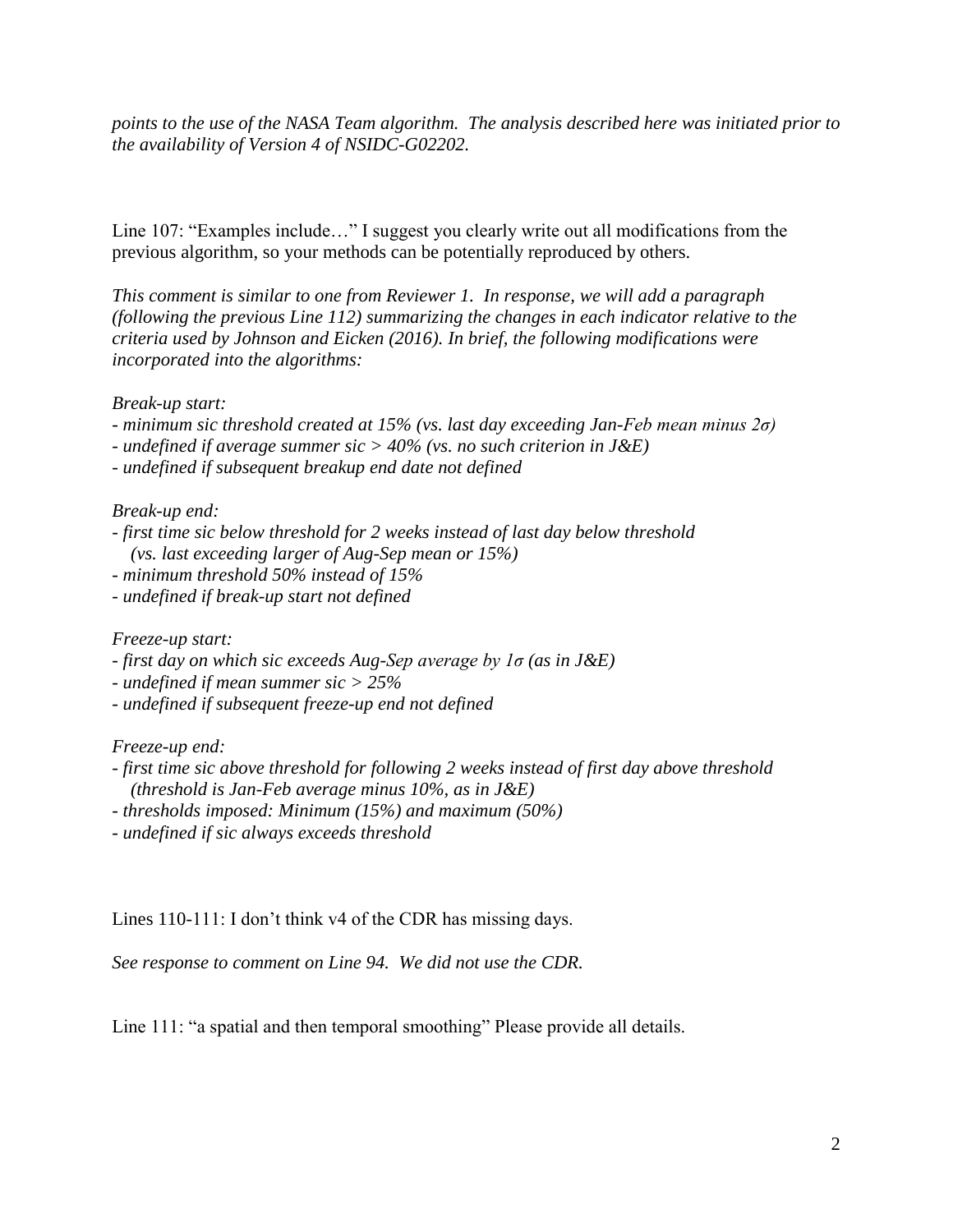*The following will be added in the revised manuscript: "The daily sea ice concentration values were spatially smoothed using a generic mean filter with a square footprint of 3 x 3 grid cells. This data was then temporally smoothed three times in sequence using a Hann window"*

Table 1: There are a large number of seemingly arbitrary numbers here. Why 25%, or 40%, or 50%? Why two standard deviations, or one standard deviation? Why minus 10%? First, why did you pick these, and second, what if you vary these numbers?

*The 10% threshold is based on prior work (Johnson and Eicken, 2016) in which sensitivities were explored. The 25%, 40% and 50% thresholds in Table 1 were arrived at by testing various values and selecting values that maximized the number of years with break-up and freeze-up dates defined. The selected values were those that generally maximized the number of such years across the various coastal locations and MASIE regions.*

\* You are providing the lat/lon of these coastal communities/stations. Why? They are not used anywhere. Instead, perhaps you can provide the exact grid cell numbers of the 3 cells for each location.

*In the interest of a general readership (one that does not work specifically with the NSIDC passive microwave products), we believe that the latitude and longitude will be more useful to readers than the grid cell coordinates. The latter have the disadvantage that they will vary with the sea ice dataset and its resolution, while the latitude and longitude are site-specific and fixed.*

\* Mestersvig seems to be decommissioned, as far as I can tell. Why did you choose this?

*While the permanent military function at Mestersvig has been discontinued, the site has been used as recently as 2015 for military exercises to test the responsiveness of Denmark's military and the cold-weather functionality of its equipment. Since the airport (with its 1800 meter airstrip) and other infrastructure, further use of this site is possible, if not probable.*

Figure 1:

\* Could you rotate all panels so that north is upward, as is usual?

*In a revised version of this figure, we have rotated the panels for consistent north-south orientation and have added a northward-pointing "N" arrow.*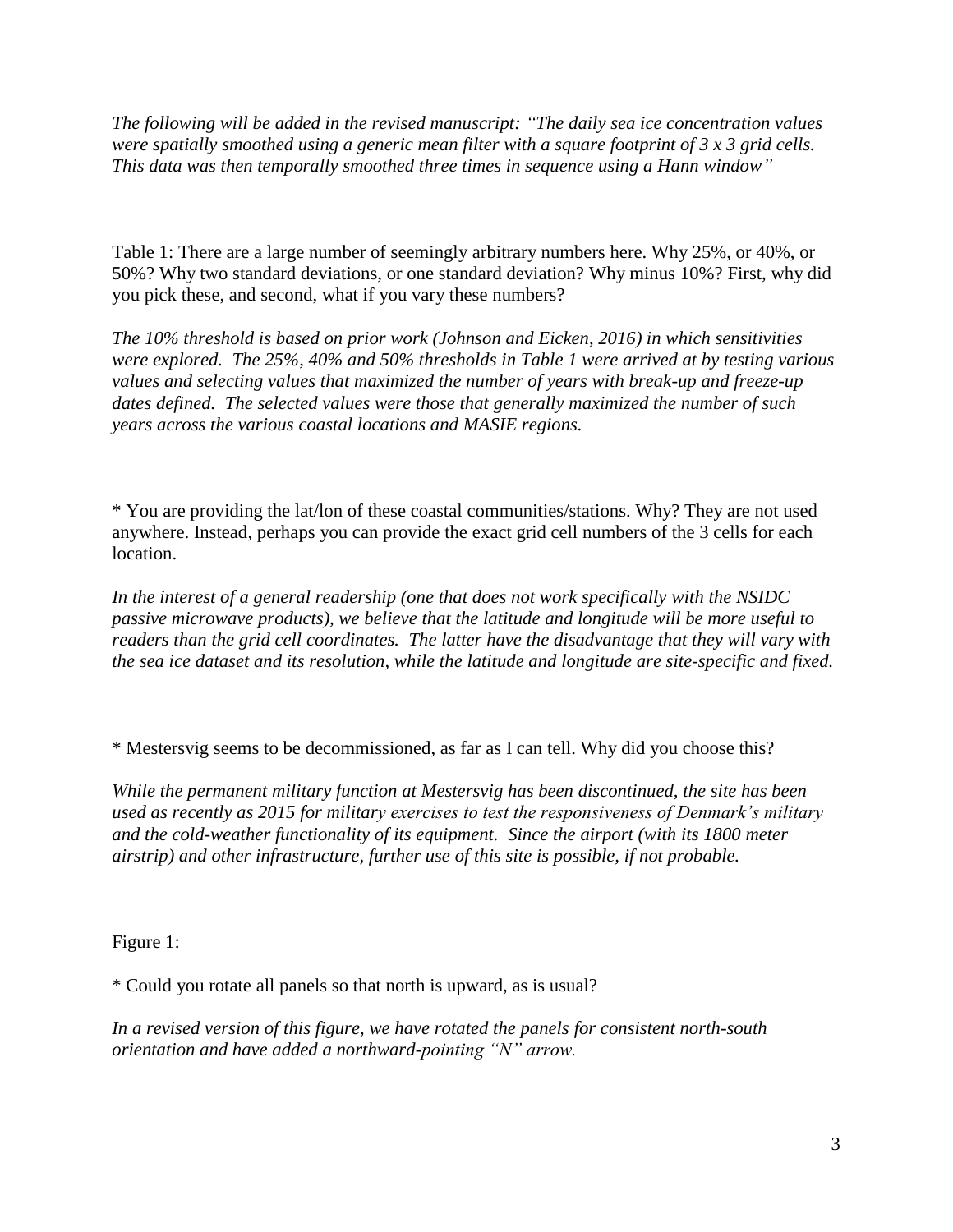\* "Bering Strait coast" is an odd name for this location. Really it is "NE Chukchi Sea," right? Also, these 3 grid cells are farther away from the coast than the other locations. Why?

*This location is actually in the southern Chukchi Sea, as will be apparent in our revised Figure 1, which (per the suggestion of Reviewer 1) shows all the locations listed in Table 2. We have changed the name of this site in the Table to simply "Chukchi Sea". This location is indeed farther from the coast than the other sites, and the location was intentionally selected to be farther offshore in order to provide a non-coastal counter-example to the other sites, all of which are adjacent to a coast.*

\* I suggest adding distance or lat/lon markers along the horizontal and vertical axes of each panel.

*As noted above (2nd preceding bullet point), we have reoriented all panels in Figure 1 so that north is consistently at the top of each panel. We have also added a distance scale indicator for the entire figure*

More on Figure 1: It took me a few minutes to understand the basic strategy here, so I suggest that you make this clearer. You show these coastal locations with red dots, but really they are never used. However, this distracted me and I thought you were going to compare coastal station information with these three grid cells. No, in fact you are using these 3 grid cells as proxies for coastal conditions. I suggest you say this explicitly. And then I am wondering:

*We will expand the caption to state explicitly that the red dots (black dots in revised version) represent the actual locations of coastal communities, while the offshore squares represent the grid cells of the passive-microwave-derived sea ice concentrations used in computing the breakup and freeze-up metrics, expecting them to be reasonable estimates for the sea-ice indicators at each coastal location.*

1) Why not choose SIC cells right at the coast? Yes, there could be coastal contamination, but I think the CDR has eliminated or much reduced this. At least you should check this.

*In our examination of the coastal regions in NSIDC-0051, we found that there is indeed still some contamination present in grid cells adjacent to the coastline. For this reason, we chose grid cells that were as close as possible to the coastline without being at the coast (i.e., we required that there be a one-cell offshore displacement of any selected grid cell).*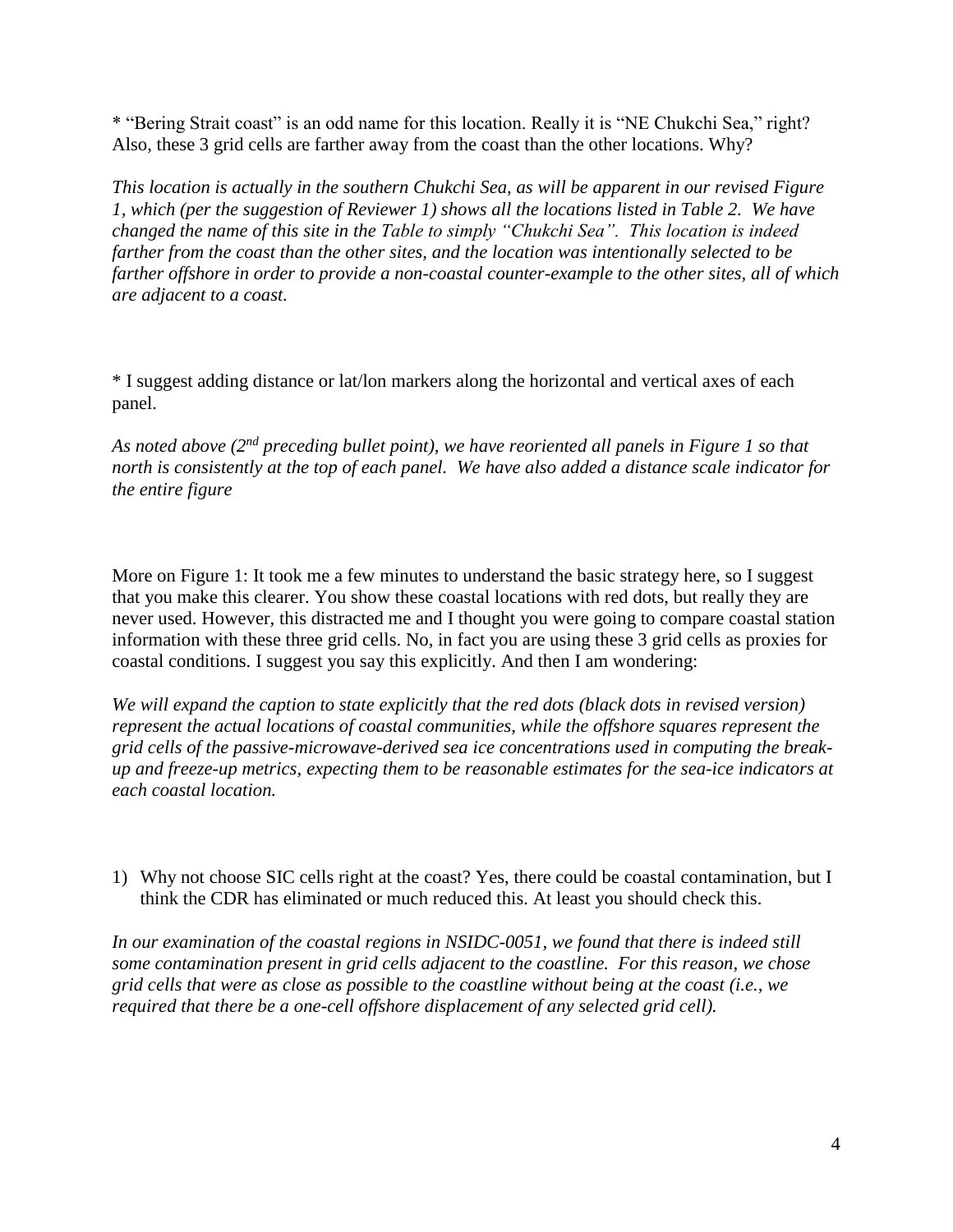2) Why not validate these CDR SIC values with coastal information when available? EG Utqiagvik has a sea ice radar, doesn't it?

*There is a sea ice radar at Utqiaġvik, but its range is less than 25 km so it does not "see" beyond the grid cell immediately adjacent to the coast. The northern Alaska coast is an example of a region in which coastal contamination led to non-zero ice concentrations at coastal grid cells when sea ice was not present (e.g., mid-September of years in the final decade of the dataset).*

3) What if you chose a trio of CDR SIC cells that were at another location near the coast within a MASIE region? Do you think you would get a different result? I suggest that you take one or two MASIE regions and test this, ie take 3 different near-coastal locations within a MASIE region and run your analysis. How different are your results?

*In response to this comment, we actually experimented with the grid cell selections at Utqiaġvik and Sabetta. The trends and interannual variations of the break-up start and freeze-up end showed no notable changes when the three selected grid cells were displaced offshore or alongshore by one grid cell.*

4) You interpret many results in the context of landfast ice. I think you need to show that the CDR SIC cells you have chosen (because they are offshore) are actually in the landfast ice zone at each location. EG you could add a typical landfast ice contour (when it's there) to each panel of Figure 1. Or better, some kind of interannual min/max measure of landfast ice extent relative to the cells.

*This concern was also raised by Reviewer 1. In response, we are augmenting this section with additional discussion (placed in a new Discussion section, as suggested by Reviewer 1) and a new figure showing the maximum spatial extent of landfast ice during June (the middle of the break-up period). This map is based on the charts of the U.S. National Ice Center for the 35 years ending 2007. We have superimposed on this map the locations of our coastal sites, thereby providing a basis for our assessment of a role of landfast ice in delaying the break-up.*

Line 163: Typo: "Figure  $1"$  -> "Figure  $2"$ 

*Will be corrected in revision.*

Lines 165-167: Why did you include MASIE regions that are not near your 10 locations, eg "Central Arctic?"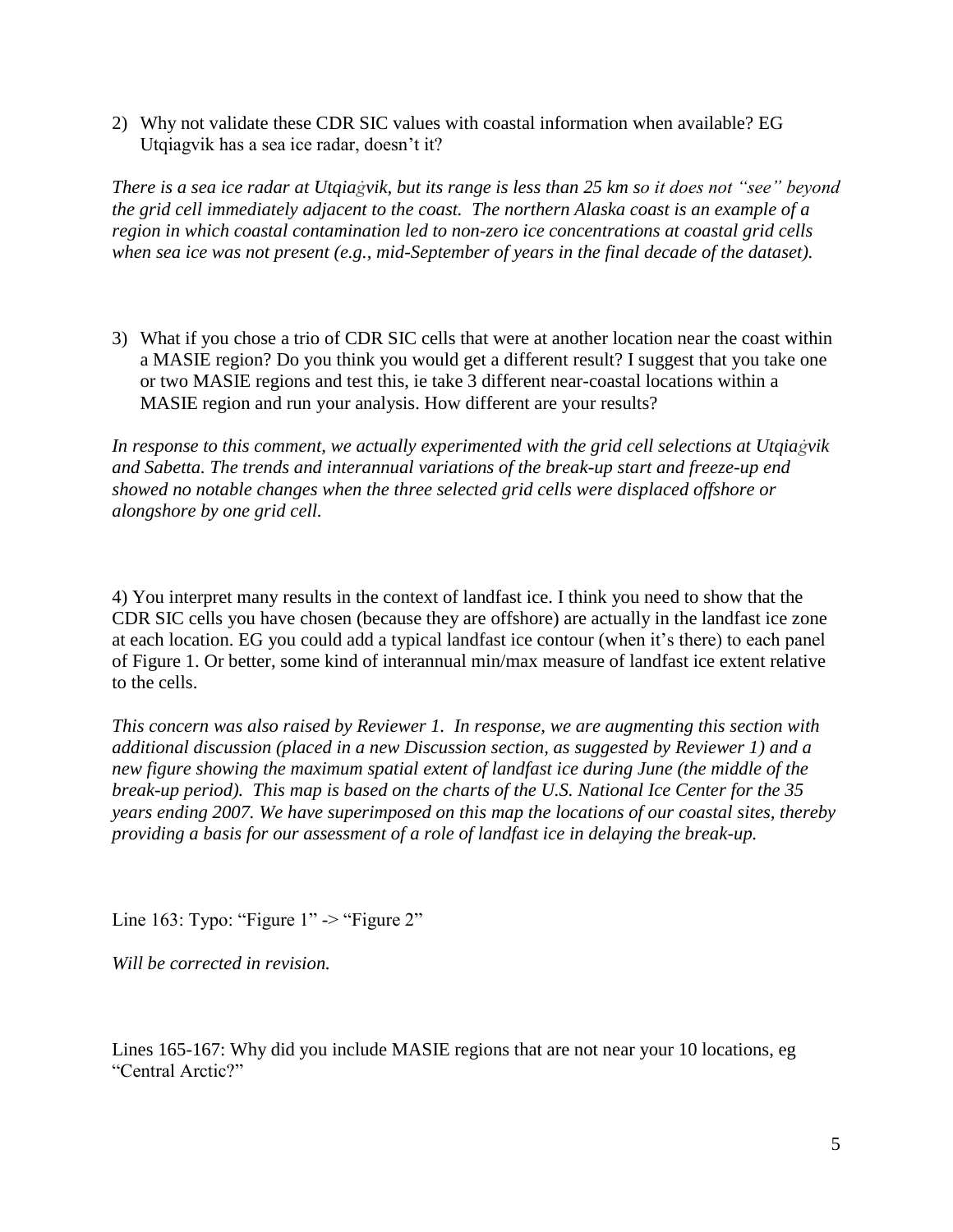*The original text was intended to list the entire set of Arctic and subarctic regions in Figure 2. In the revision, we will omit from these lines the regions that we do not use in this study (Regions 6, 9 and 11).*

Line 193: Typo: "Table 2" -> "Table 1"

*Will be corrected in revision.*

Figure 3: It might be useful to remind the reader in this caption that break-up start only exists when there's break-up end, and same for freeze-up, thus only two panels are needed in this figure.

*This reminder will be added to the caption of Figure 3.*

Lines 213-216: This is interesting; I think Bliss vs J&E is in some ways analogous to NASA Team vs NASA Bootstrap. IE Team uses fixed tie points, while Bootstrap uses "dynamic" ie time/space varying tie points. There is value in each method (although generally the latter seems to be more accurate).

*We will add a statement pointing to this analogy between the algorithms and the J&E vs. Bliss differences.*

Figure 4: I had to look up "violin plots" but there is a Wikipedia page so ok. Still, it might be nice to write one sentence explaining what this is. Also:

*We will restructure the opening of the paragraph (originally beginning on Line 232) to explain what a violin plot actually is.*

\* What are the black strips within each histogram? Are they gaps where there's no data for that day of year?

*The thin black lines represent the observations themselves, i.e., the indicator dates for each year. The black strips are clusters of lines representing groups of similar values in the distribution, i.e., in this case they represent a narrow range of dates in which multiple years had their breakup or freeze-up dates. We will add this information near the start of the paragraph introducing the violin plots.*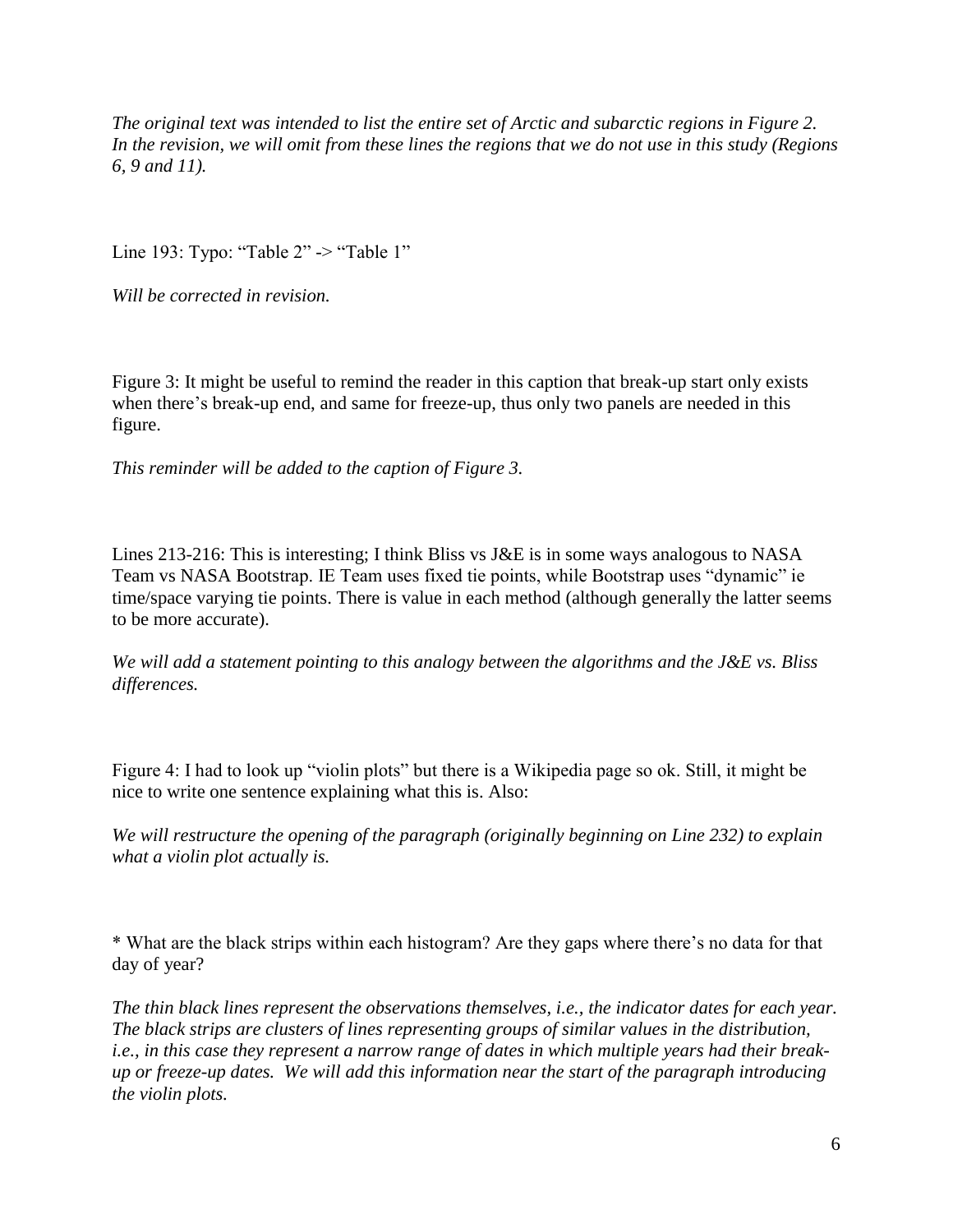\* Perhaps you want to mark the mode or mean on each histogram, and write it as text?

*We are adding a new table (Table 3) listing the mode (peak of distribution) of the dates in the violin plots For each metric and location, the table includes the corresponding values from J&E and Bliss et al.*

Figure 5: I suggest writing in text the two slopes in each panel within each panel (or you could create a separate table). And this goes for all subsequent similar figures with trend lines. Perhaps one big new table with all slopes for all such figures together?

*Since legible font would clutter the 12-panel figures, we will list the slopes a new table (Table 4) for Figures 5-6 and a similar table (Table 5) for Figures 8-11.*

Line 377: Typo: "...and negative..." ie add "and"

*"and" will be inserted in revision.*

Line 387: Typo: "Figure 12" -> "Figure 13"

*Will be corrected to "Figure 13" in revision.*

Line 411: Here is a main result: The variance at three grid cells within a large region is higher than for the regional mean. This is useful in the context of coastal science, and it is very reasonable i.e., intuitive. I might propose that it is too reasonable, i.e., isn't this expected that variance increases when you focus on a small subregion? Actually, this could be true in some cases and the opposite might be true in others (eg if you picked three grid cells in a "boring" place with low variance). What if you took a MASIE region and made a map of some factor analysis parameter that would illustrate this? Would it show higher variance near the coast and lower variance toward the perennial ice pack? This seems important for you in order to really show that your result is not so obvious.

*We had some difficulty in interpreting this comment, but we tried to address it by performing a factor analysis on the ice concentrations within a MASIE region (Figure 1's Region 2, the Chukchi Sea). The strongest factor loadings were found in the south, where more years experience freeze-up and break-up than in the north. As the reviewer notes, this is not surprising because the variance is greater in the south than in the north. We will add a statement in the text*